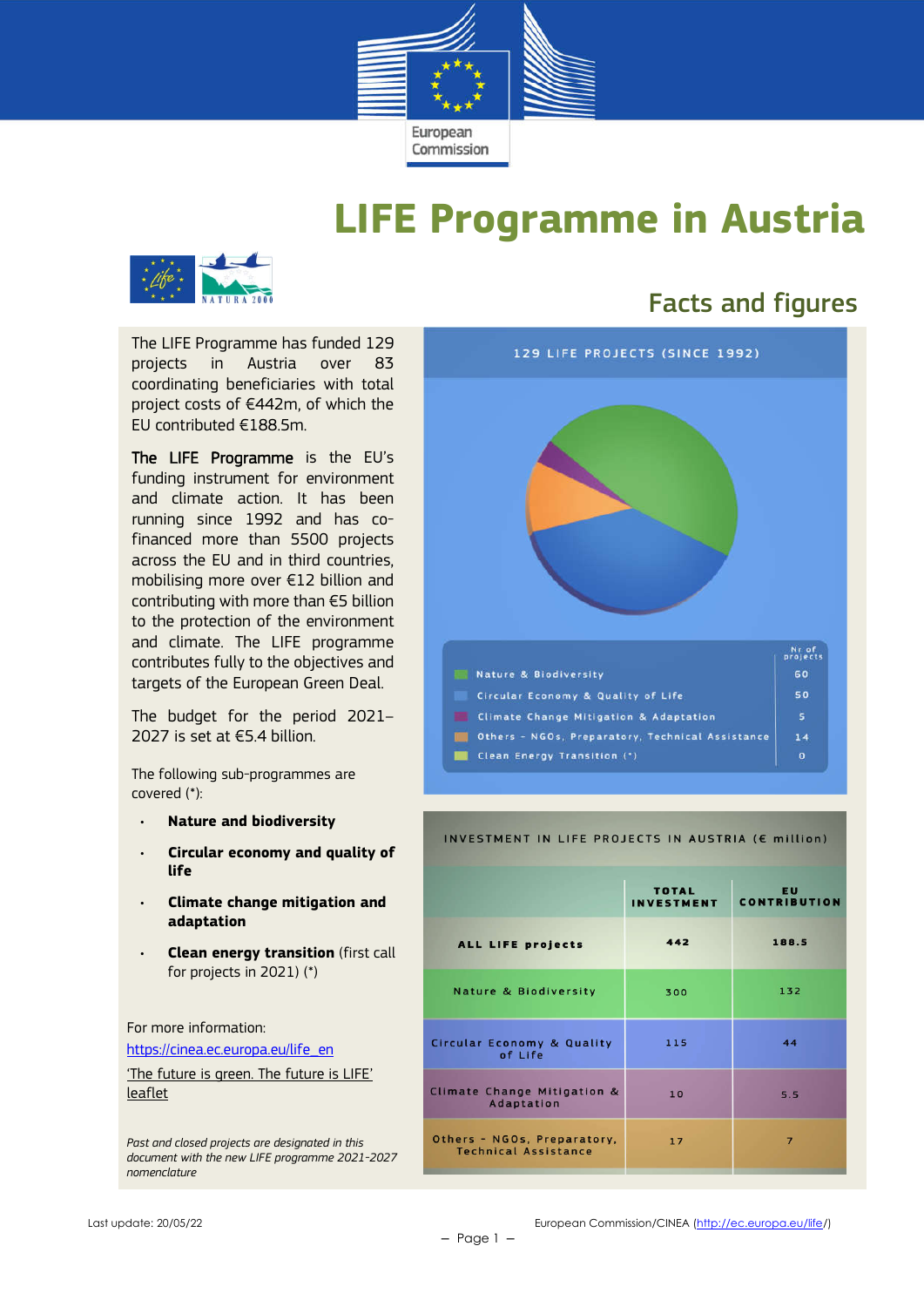## LIFE Nature and Biodiversity

The Nature and Biodiversity strand includes support for standard action projects for developing, applying and promoting best practice in relation to nature and biodiversity, as well as "Strategic Nature Projects" (SNAP). These new projects support the achievement of Union nature and biodiversity objectives by implementing coherent programmes of action in Member States in order to mainstream those objectives and priorities into other policies and financing instruments, including through coordinated implementation of the prioritised action frameworks adopted pursuant to Directive 92/43/EEC.

To date, the LIFE Nature and Biodiversity component has co-financed 60 projects in Austria. These represent a total investment of €300 million, of which €132 million has been contributed by the EU.

Completed LIFE Nature projects have focused on the protection, management and restoration of habitats (Tyrolean Lech, Bisamberg, Upper Drau, Danube river banks, Gesäuse mountains, the rivers Traisen, Mur, lower Morava and Enns, the habitat of the plant *Myosotis rehsteineri* in Bregenz, natural woodlands and bogs in the Aussee area, Salzachauen alluvial forest, etc.) and species (brown bear, great bustard, Danube salmon, fish populations in the river Lavant, and sturgeon populations in the Austrian Danube). One project specifically demonstrated possible ways to reach a balance between ecological improvement and water management guidelines in the Gail River area. Most of these projects were coordinated by regional authorities, NGOs and park authorities.

The completed Biodiversity project LIFE Northern Bald Ibis aimed to reintroduce the critically endangered northern bald ibis into Europe and to establish a pattern of migration that would ensure the survival of the species. It was coordinated by a NGO.

There are 11 ongoing LIFE Nature projects in Austria. These aim to: improve and restore river habitats (Danube, Lech, Wachau wetlands, high-quality fluvial habitats for (semi-)aquatic species) to a favourable conservation status, and alluvial forests in Danube islands). Other projects tackle the protection/conservation or restoration of species, such as:; red kite; starlet, the wolf population in the Alps, by training at least 1 000 livestock farmers to improve human-wolf coexistence; Great bustard in Austria and Central Europe by reducing the threat of collision with power lines; and the Northern Bald Ibis.

Three closed projects were co-funded under the former Information & Communication and Environmental governance and Information strands. The SAVING DANUBE STURGEONS project achieved positive policy and legislative impacts for the conservation of overexploited sturgeon species in the Lower Danube River Basin. LIFE+EcoBusiness addressed the importance of global and local biodiversity preservation using a variety of communication channels targeting employees, employers and the general population. The LIFE FOR DANUBE STURGEONS project influenced the implementation and further development of policies and legislation related to sturgeons in several EU Member States, and successfully contributed to the implementation of the EU Wildlife Trade Regulations.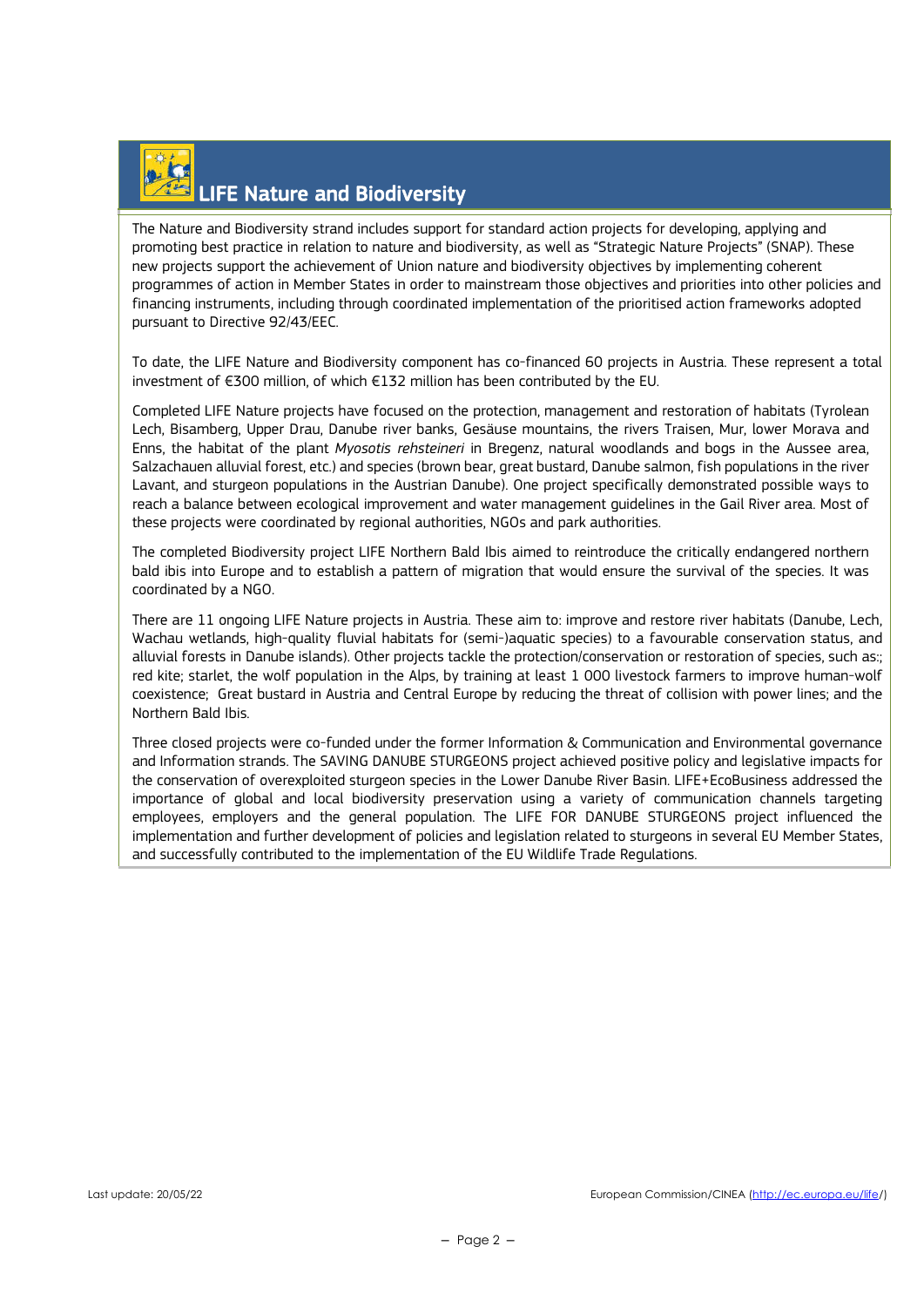

### Circular Economy and Quality of Life

Actions supported under the Circular economy and quality of life strand will help in reaching major EU policy objectives such as the transition to a circular economy, as well as protecting and improving the quality of the environment and life. Under this strand, Strategic Integrated Projects (SIP), will implement, on a regional, multiregional, national or transnational scale, environmental or climate strategies or action plans developed by Member States' authorities and required by specific environmental, climate or relevant energy legislation or policy of the Union. These projects will also ensure that stakeholders are involved and promoting coordination with and mobilisation of at least one other Union, national or private funding source.

This strand [formerly LIFE Environment and Resource Efficiency and Environmental Governance and Information] has co-financed 50 projects in Austria thus far, representing a total investment of €115 million, of which €44 million has been provided by the EU.

Completed projects have mainly dealt with sustainable building, the sustainable use of demolition waste, air quality, noise abatement, wastewater treatment, reduction of greenhouse gases in the construction sector, and integrated management (defining strategies to reduce vulnerability of the urban lake "Alte Donau". A quarter of these projects were coordinated by local and municipal authorities, the rest being spread among SMEs, NGOs, international enterprises, national and regional authorities, and research institutions.

There is one ongoing project, LIFE Cycle Habitation, with an overall goal of demonstrating innovative building concepts and technologies that significantly reduce CO2 emissions and enable buildings to be carbon neutral over their entire lifecycles.

One closed project was co-funded under the former Information & Communication strand. The EKO-LIFE project introduced experimental spaces, that is, sites where everyday scenarios were developed to create concrete and enjoyable opportunities for people to experience alternative, more sustainable practices, and to encourage a change in their behaviour.

One ongoing Strategic Integrated Project has been co-funded in Austria under this strand. The LIFE IP IRIS AUSTRIA project's objectives are summarised below.

### **Developing river management concepts to improve flood protection (LIFE IP IRIS AUSTRIA) LIFE17 IPE/AT/000006**

The LIFE IP IRIS AUSTRIA project aims to devise and demonstrate 'River Development and Risk Management Concepts' that help streamline flood protection. The concepts will be tested in seven pilot regions to show that they can form part of national plans for implementing EU environmental policy. The medium- to long-term goal is to develop concepts for all relevant rivers in Austria. The project will also monitor the impact of the measures included in the concepts, developing common indicators to this end.

#### Project summary

circulaste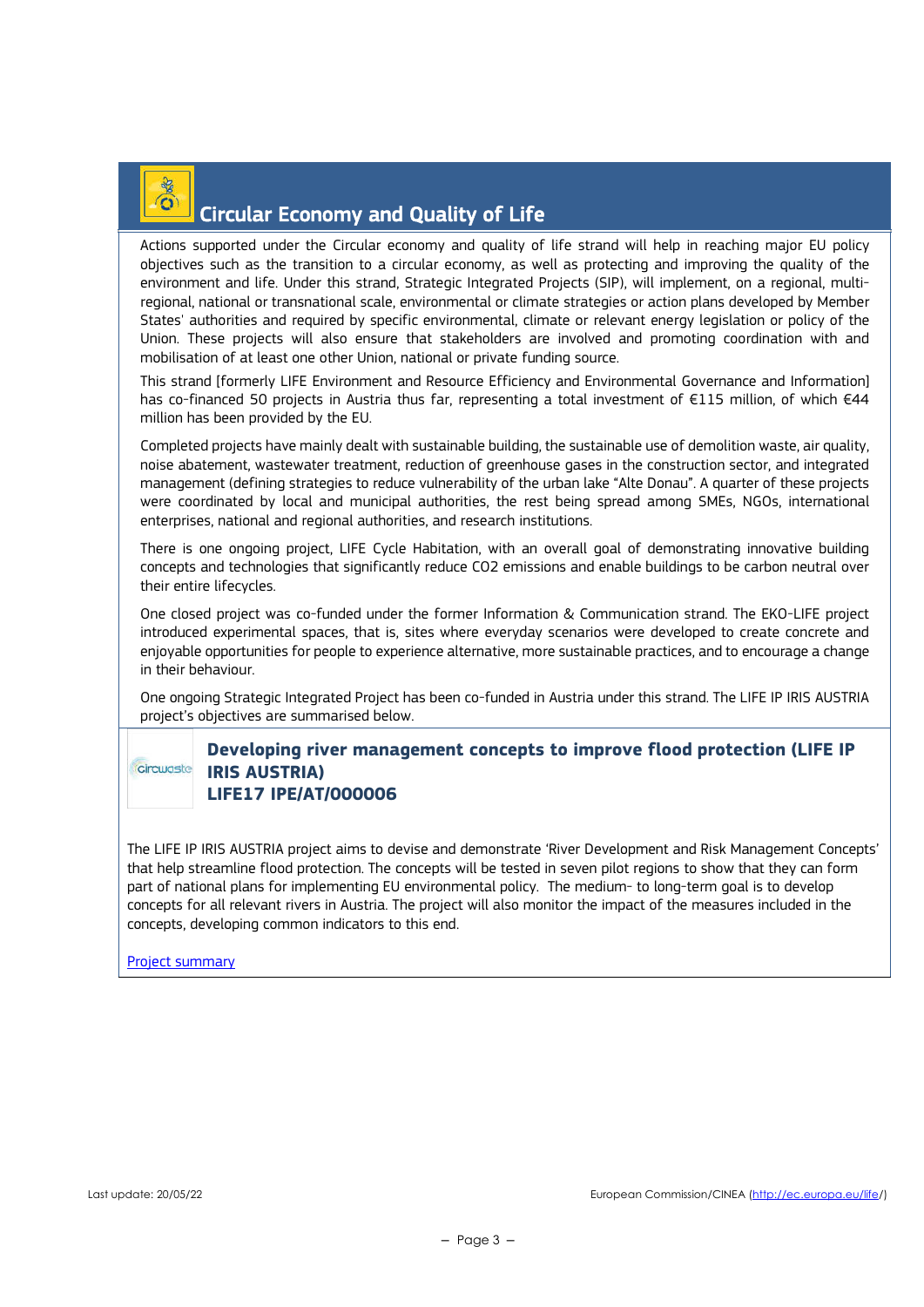

### LIFE Climate Change Mitigation and Adaptation

The LIFE Climate change mitigation and adaptation strand will support actions which help implement the 2030 energy and climate policy framework and meet the European Union's commitments under the Paris Agreement on Climate Change. Projects under this strand will contribute to a renewable energy based- and climate- resilient economy. Under this strand, Strategic Integrated Projects (SIP), will implement, on a regional, multi-regional, national or transnational scale, environmental or climate strategies or action plans developed by Member States' authorities and required by specific environmental, climate or relevant energy legislation or policy of the Union. These projects will also ensure that stakeholders are involved and promoting coordination with and mobilisation of at least one other Union, national or private funding source.

To date, the Climate Change strand has co-financed five projects in Austria. The total investment for these projects amounts to €10 million, of which the EU is contributing €5.5 million.

Two projects are closed. The LIFE – DoppelPlus project advised energy-poor households in the Austrian state of Tyrol on how to minimise energy costs and adopt a more climate-friendly approach to everyday life. The project team, for example, advised residents on energy-efficient use of electricity, hot water and heating. LIFE PlanUp helped local and regional authorities (LRA) and civil society organisations (CSO) to engage in processes for formulating the 2030 national energy and climate plans (NECPs). The focus was on five EU Member States: Italy, Hungary, Poland, Romania, and Spain

The main aims of the ongoing projects are: to increase the climate change resilience of ecosystems on the Danube Island (LIFE DICCA); to show how large environmental projects can integrate climate change adaptation (LIFE EnCAM); and to develop an innovative circular economy ecosystem for fluorinated gases (LIFE 3R); and

# LIFE Clean Energy Transition

Building on the Intelligent Energy Europe (2003-2013) and Horizon 2020 Energy Efficiency (2014-2020) programmes, the LIFE Clean Energy Transition sub-programme continues to support the delivery of EU policies in the field of sustainable energy. In particular, it aims at facilitating the transition towards an energy-efficient, renewable energy-based, climate-neutral and -resilient economy across Europe.

The LIFE Clean Energy Transition sub-programme supports projects in the following five areas of intervention:

1) Building a national, regional and local policy framework supporting the clean energy transition;

2) Accelerating technology roll-out, digitalisation, new services and business models and enhancement of the related professional skills on the market;

3) Attracting private finance for sustainable energy;

4) Supporting the development of local and regional investment projects;

5) Involving and empowering citizens in the clean energy transition.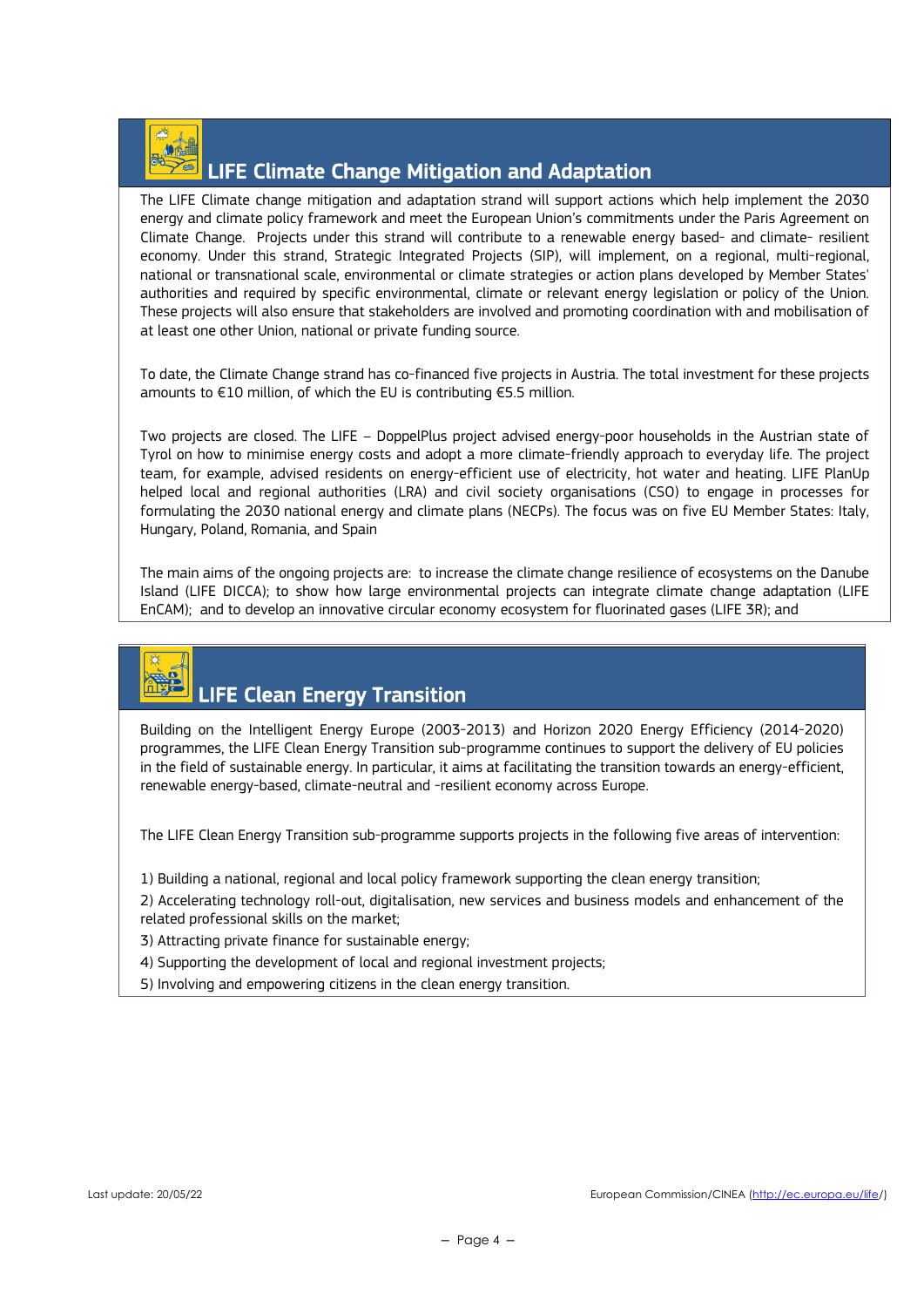| <b>Want to know more about LIFE?</b> |                                                                |                                                                                                                                                                                                                                                                                                                                                                                                                                                       |  |  |  |
|--------------------------------------|----------------------------------------------------------------|-------------------------------------------------------------------------------------------------------------------------------------------------------------------------------------------------------------------------------------------------------------------------------------------------------------------------------------------------------------------------------------------------------------------------------------------------------|--|--|--|
| ➤                                    | Visit the <b>LIFE</b> website and <b>LIFE</b> project database |                                                                                                                                                                                                                                                                                                                                                                                                                                                       |  |  |  |
| ➤                                    | Follow the LIFE programme on social media:                     |                                                                                                                                                                                                                                                                                                                                                                                                                                                       |  |  |  |
|                                      |                                                                | <b>S</b> in f a                                                                                                                                                                                                                                                                                                                                                                                                                                       |  |  |  |
|                                      |                                                                |                                                                                                                                                                                                                                                                                                                                                                                                                                                       |  |  |  |
| ➤                                    |                                                                | Sign up to the LIFE Programme and CINEA Clean Energy Newsletters                                                                                                                                                                                                                                                                                                                                                                                      |  |  |  |
| ➤                                    |                                                                | <b>Contact the LIFE National Contact Point in your Member State:</b>                                                                                                                                                                                                                                                                                                                                                                                  |  |  |  |
|                                      | Name:                                                          | Mr Gerhard BACHNER - Federal Ministry of Agriculture, Regions and Tourism (Nature & Biodiversity)<br>Mr Erich PURKARTHOFER - Austrian Research Promotion Agency (Nature & Biodiversity-Climate action)<br>Ms Nora MITTERBOECK - Federal Ministry for Climate Action, Environment, Energy, Mobility,<br>Innovation and Technology (Climate Action)<br>Mr Florian EYWO - Federal Ministry for Climate Action, Environment, Energy, Mobility, Innovation |  |  |  |
|                                      |                                                                | and Technology (Circular Economy)<br>Address: Marxergasse 2<br>A - 1030 Vienna<br>Sensengasse 1<br>A - 1090 Vienna<br>Stubenbastei 5                                                                                                                                                                                                                                                                                                                  |  |  |  |
|                                      | Tel:                                                           | A - 1010 Vienna<br>+43 1 71 100 607 137 / +43 5 7755 - 4003                                                                                                                                                                                                                                                                                                                                                                                           |  |  |  |
|                                      | E-mail:                                                        | +43 1 71100 611 732 / +43 1 71100 611 351<br>gerhard.bachner@bmlrt.gv.at<br>erich.purkarthofer@ffg.at<br>nora.mitterboeck@bmk.gv.at<br>florian.evwo@bmk.gv.at                                                                                                                                                                                                                                                                                         |  |  |  |
|                                      |                                                                | Website: Federal Ministry of Agriculture, Regions and Tourism                                                                                                                                                                                                                                                                                                                                                                                         |  |  |  |
|                                      |                                                                | <b>Contact your NEEMO Monitoring Team</b>                                                                                                                                                                                                                                                                                                                                                                                                             |  |  |  |
|                                      |                                                                | NEEMO EEIG - Particip                                                                                                                                                                                                                                                                                                                                                                                                                                 |  |  |  |
|                                      |                                                                | Address: Merzhauserstrasse 183<br>D-79100 FREIBURG<br><b>GERMANY</b>                                                                                                                                                                                                                                                                                                                                                                                  |  |  |  |
|                                      | Tel:                                                           | +49 761 790 74 0                                                                                                                                                                                                                                                                                                                                                                                                                                      |  |  |  |

E-mail: <u>particip@neemo.eu</u>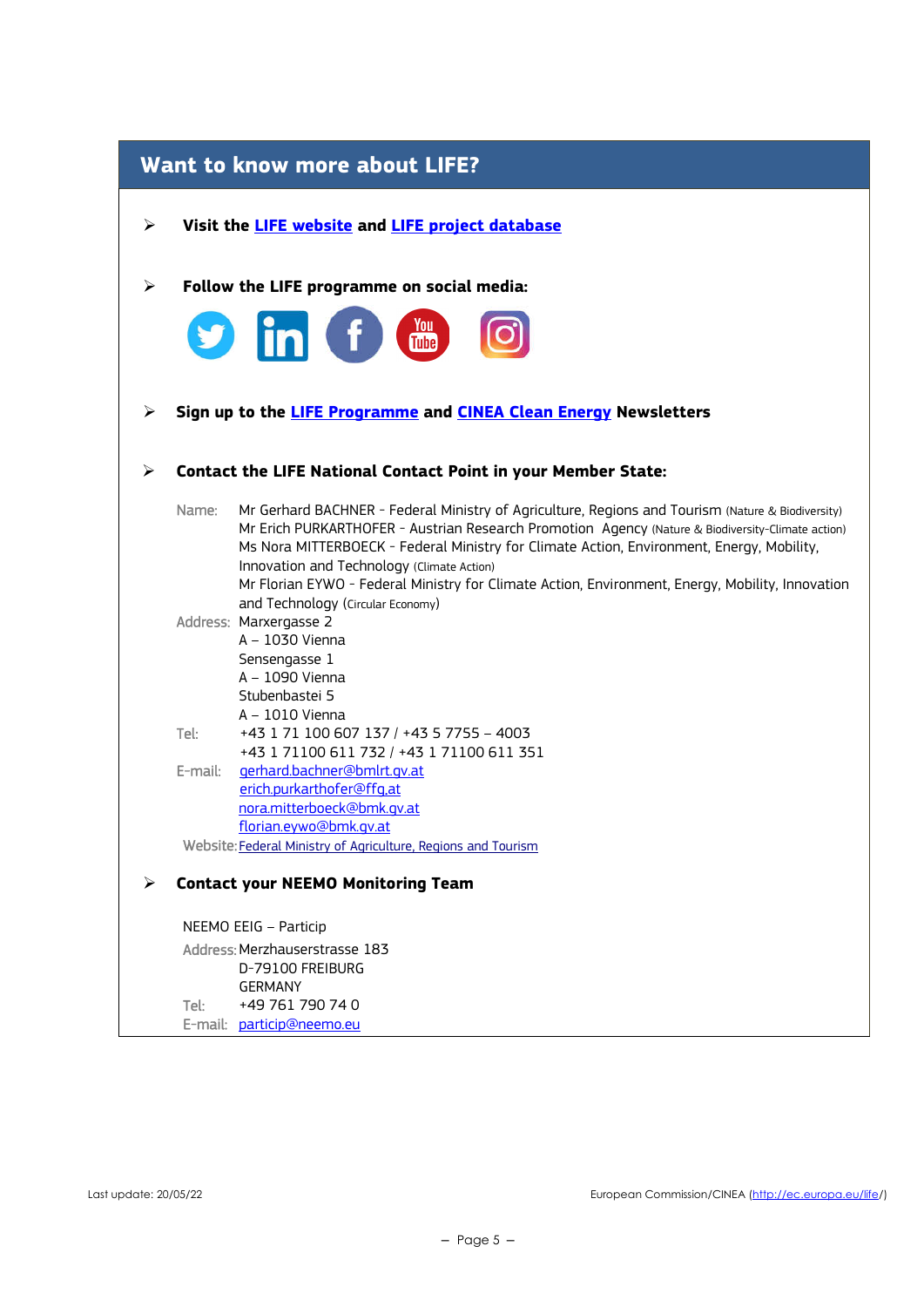| <b>Ongoing LIFE Nature &amp; Biodiversity projects</b>                                                                        |                                     |                                                   |                                                                                        |                               |
|-------------------------------------------------------------------------------------------------------------------------------|-------------------------------------|---------------------------------------------------|----------------------------------------------------------------------------------------|-------------------------------|
| <b>Project Title</b>                                                                                                          | <b>Project Number</b>               | Project acronym and link<br>to the online summary | Wehsite                                                                                | <b>Project duration</b>       |
| LIFE+ Wilderness Wetland<br>Wachau                                                                                            | LIFE13<br>NAT/AT/000301             | LIFE+ Wilderness Wachau                           | http://www.auenwildnis-<br>wachau.at                                                   | $01/2015 \rightarrow 12/2022$ |
| Restoration of sterlet<br>populations in the Austrian<br>Danube                                                               | LIFE14<br>NAT/AT/000057             | <b>LIFE Sterlet</b>                               | http://life-<br>sterlet.boku.ac.at/index.php/h<br>ome.html                             | 09/2015 -> 06/2022            |
| Dynamic River System Lech                                                                                                     | LIFE15<br>NAT/AT/000167             | <b>River Lech</b>                                 | http://www.life-lech.at/                                                               | 09/2016 -> 09/2022            |
| Cross-border protection of<br>the Great Bustard in Central<br>Europe                                                          | LIFE15<br>NAT/AT/000834             | <b>LIFE Great Bustard</b>                         | http://www.grosstrappe.at/en<br>/projects/life-project-2016-<br>2023.html              | 07/2016 -> 12/2023            |
| Cross-border protection of<br>the Red Kite in Europe by<br>reducing human-caused<br>mortality                                 | LIFE18<br>NAT/AT/000048             | <b>LIFE EUROKITE</b>                              | https://www.raptorprotection.<br>eu/de/projects/planned-<br>project-life-eurokite.html | 08/2019 -> 01/2027            |
| Dynamic LIFE Lines Danube                                                                                                     | LIFE18<br>NAT/AT/000733             | <b>Dynamic LIFE Lines Danube</b>                  | http://www.viadonau.org/unt<br>ernehmen/projektdatenbank/<br>dynamic-life-lines-danube | 07/2019 -> 06/2026            |
| Life Network Danube+:<br>Closing the gaps and<br>promoting a river corridor<br>system with an European<br>perspective         | LIFE18<br>NAT/AT/000915             | LIFE Network Danube+                              | https://www.life-network-<br>danube-plus.at                                            | 08/2019 -> 11/2023            |
| Improving livestock<br>protection for the direct<br>benefit of wolf conservation<br>in the German-speaking<br>Alpine Region   | LIFE19<br>NAT/AT/000889             | <b>LIFEstockProtect</b>                           | http://:www.lifestockprotect.i<br>nfo                                                  | $09/2020 \rightarrow 08/2025$ |
| LIFE Northern Bald Ibis                                                                                                       | LIFE <sub>20</sub><br>NAT/AT/000049 | <b>LIFE NBI</b>                                   | N/A                                                                                    | $01/2022 \rightarrow 12/2028$ |
| Danube Wild Island Habitat<br>Corridor                                                                                        | LIFE20<br>NAT/AT/000063             | <b>LIFE WILDisland</b>                            | https://wildisland.danubeparks.<br>org/wildislands/                                    | 09/2021 -> 08/2027            |
| LIFE Blue Belt Danube-Inn -<br>Supporting ecological<br>connectivity by linking<br>Natura 2000 areas along a<br>blue corridor | LIFE20<br>NAT/AT/001126             | LIFE Blue Belt Danube-Inn                         | https://www.life-blue-belt-<br>danube-inn.eu                                           | 09/2021 -> 08/2029            |